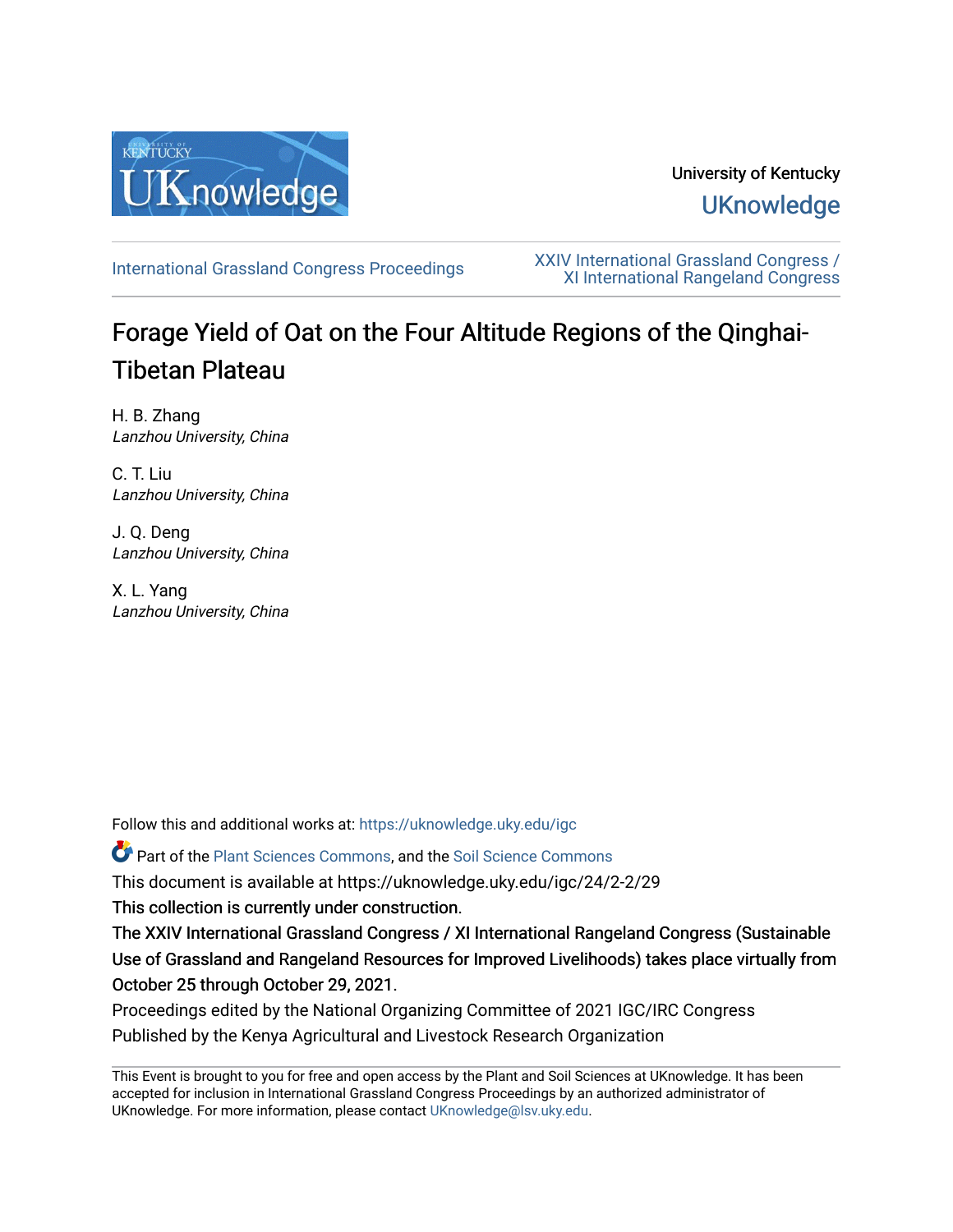### Forage yield of oat on the four altitude regions of the Qinghai-Tibetan Plateau

Zhang, H. B.; Liu, C.T.<sup>†</sup>; Deng J. Q.<sup>†</sup>; Yang, X. L.<sup>\*</sup>

\* State Key Laboratory of Grassland Agro-ecosystems, College of Pastoral Agriculture Science and Technology, Lanzhou University, Lanzhou 730020, P. R. China

\* Corresponding author: yangxianl@lzu.edu.cn

**Key words**: Forage oat; Dry matter; Absolute growth rate; Leaf area index (LAI); Biomass

#### **Abstract**

Forage oat (*Avena sativa* L.) for livestock in Qinghai-Tibet Plateau may be used biomass under widely different altitude conditions. To assess the effect of altitude on the biomass of oats, we conducted an experiment to explore the adaptability of forage oat Jiayan No. 2 in different altitudes for better agronomic traits and higher forage yield. Four regions included Hezheng county (2207 m a.s.l) and Tianzhu county (2407 m a.s.l), Gansu province, Haiyan county (3042 m a.s.l), Qinghai province and Hongyuan county (3460 m a.s.l), Sichuan province were selected, and agronomic data as well as dry matter yield were determined. The results showed that the phenology of heading stage was between 75-80 days after sowing in four regions. The growing degree-days (GDDs) at the heading stage decreased with the increasing of altitude. There was significant difference among Hezheng, Tianzhu, Haiyan and Hongyuan. The plant height of forage oat was  $116.67 \pm 2.18$ ,  $119.47 \pm 1.92$ ,  $101.52 \pm 3.51$ , and  $59.04 \pm 6.86$  cm, respectively. The leaves area index (LAI) of oats was 3.60  $\pm 0.61$ , 4.78  $\pm 0.91$ , 6.41  $\pm 0.96$  and 1.08  $\pm 0.24$ , respectively. The forage yield was  $11.96 \pm 2.98$ , 11.35  $\pm 1.58$ ,  $11.99 \pm 0.84$  and  $2.17 \pm 0.36$  t·ha<sup>-1</sup>. The absolute growth rate (AGR) of biomass was  $27.15 \pm 6.96$ ,  $24.84 \pm 0.05$ 3.61, 35.63  $\pm$  3.10 and 4.94  $\pm$  0.95 g m<sup>-2</sup> d<sup>-1</sup>, respectively. From perspective of forage yield and plant height, planting forage oat below 3500 m a.s.l is a preferable way to stabilize forage production in Qinghai-Tibet Plateau.

#### **Introduction**

Livestock production is the main industry in Qinghai-Tibet Plateau. However, low yield and the low quality of forages particularly limit local livestock production. Oat (*Avena sativa* L.) is a widely used cool-season annual forage in China and globally(Favre et al., 2019). Oat forage can be used for hay, pasture, or silage. Therefore, it is beneficial to cultivate forage oat in Qinghai-Tibet Plateau for livestock during the winter.

However, the forage production is restricted by the high altitude. As the altitude rises, the temperature gradually decreases. Temperature and altitude are important factors affecting crop production in this area. Previous studies mainly focused on the effect of sowing date or fertilizer of forage oat production (Luo et al., 2017). Few studies reported the effect of different altitudes of Qinghai-Tibetan Plateau. In this research we quantized absolute growth rate (AGR) that account for forage oat dry matter accumulation per day in order to compare different regions at different altitudes and altitude. This also enabled the time when forage oat production is optimized when cultivated in different regions. We are unaware of other studies that have applied similar approaches to calculate integrated yield and altitude for forages in Qinghai-Tibetan Plateau.

Therefore, the objective of this study is to determine the effect of growing degree-days (GDDs) in different altitudes on the forage oat production by analysing the forage oat plant height, biomass, LAI, and absolute growth rate (Amanullah et al., 2017).

#### **Methods and Study Site**

Field experiments were carried out during mid-May to late-September in 2019 at Hezheng (35.39 °N, 103.29 °E) and Tianzhu (37.16 °N, 102.85 °E) counties, both in Gansu Province, Haiyan county (36.98°N, 100.88°E) in Qinghai province as well as Hongyuan county (32.78°N, 102.53°E) in Sichuan province. The mean annual precipitation of the four regions were 592.8, 416.0, 369.1, and 738.0 mm, respectively. The mean annual air temperature of the four regions were 5.8, -0.1, 0.5, and 1.1 °C, respectively. The four altitude were 2206.9, 2769.0, 3042.0, and 3460.0 m (a.s.l).

The seeds of the forage oat variety (Jiayan No. 2) were obtained from the grassland research institute of Qinghai animal husbandry and veterinary academy. The forage oat was planted at seeding rate of 90 kg ha<sup>-1</sup> and inter-row distance of 20 cm. Sowing date were 24, 20, 13, and 26th May at Hezheng, Tianzhu, Haibei, and Hongyuan, respectively. All plots were kept free of weeds by hand hoeing.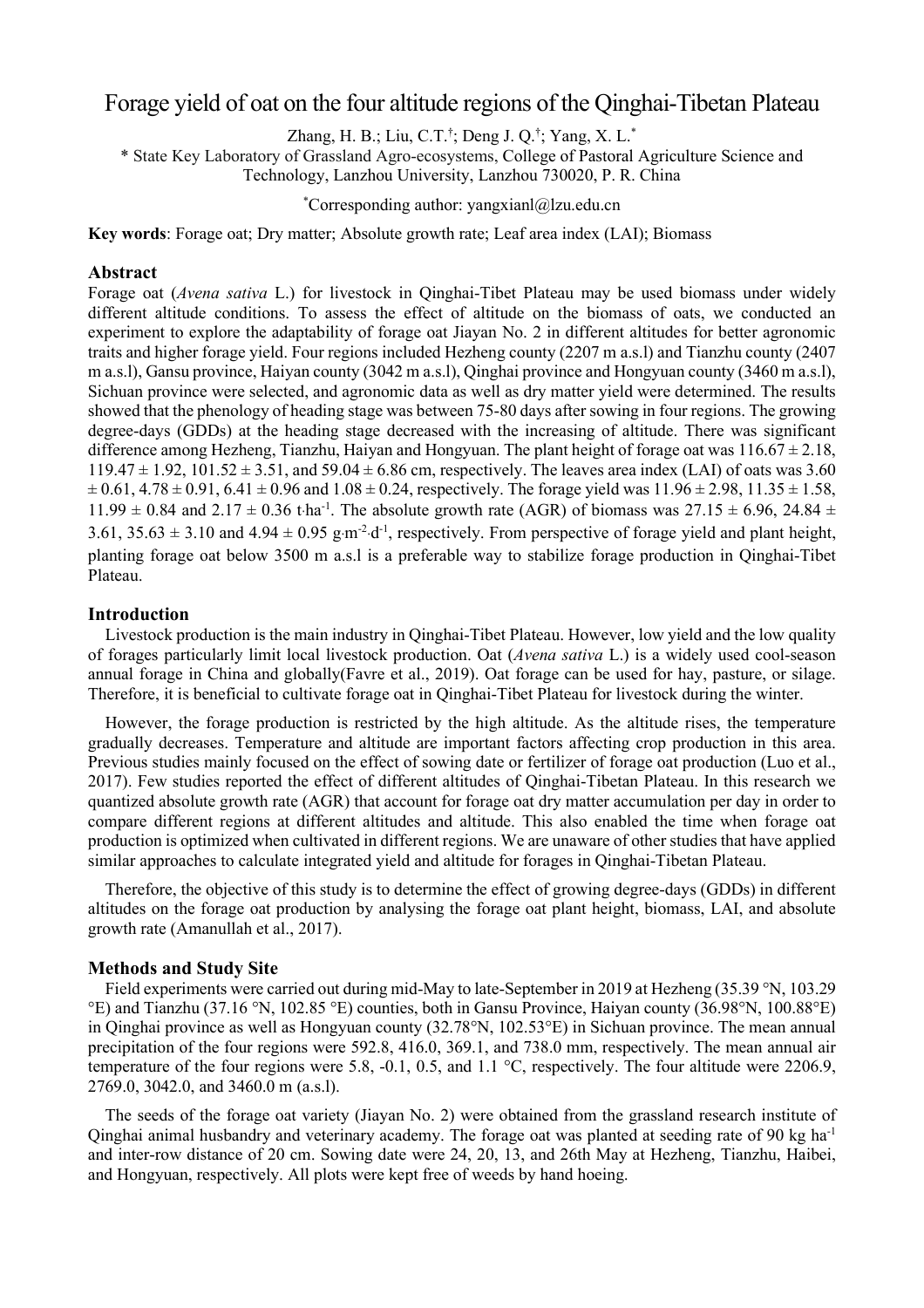p. 2

in each location. These resulted in 16 plots and each plot had a land area covering 18  $m^2$  (3  $\times$  6 m). After the forage oat sprout at a distance of 5 rows from the edge of each plot, 10 plants were randomly selected and identified. Plant height was measured in cm from soil surface to tip of the panicle. The leaf area index (LAI) of each plot was measured using a model LP-80 plant canopy analyser (ACCUPAR LP-80, METER Group, Inc. USA). Forage oat was mowed when 50 percent of the plant was at heading stage and the biomass was sampled from 1 m-length randomly at a distance of 5 rows from the edge of each plot. Sampled plants were placed in an oven for half an hour at 105 °C to kill the fresh tissues and then dried at 65 °C to a constant weight to determine the biomass yield. The absolute growth rate (AGR) was calculated as the net accumulation of biomass per unit area per time:  $AGR = (DM_2-DM_1) (g m^2) / (t_2-t_1) (d)$  where  $DM_2$ ,  $DM_1$  represents dry matter in heading stage and seeding stage.  $t_2-t_1$  is the time (day) the forage oat attained the next stage. The temperature data was obtained online from the China Meteorological Data Service Centre (http://data.cma.cn) and it was used for the determination of growing degree days (GDDs).

Analysis of variance (ANOVA) was used to analysed the data using SPSS 25.0. Differences between the means of plant height, biomass, LAI and AGR were compared using Fisher's Least Significant Difference test at 5% probability level  $(P < 0.05)$ .

#### **Results**

The growth period for heading stage at the four regions was shown in **Table 1.** Forage oat from sowing to heading stage spent 75, 80, 79, 79 d in Hezheng, Tianzhu, Haiyan, Hongyuan, respectively. The local growing degree-days (GDD) of heading stage was 1164.6, 1097.7, 882.8, 819.5 °C, for the different locations accordingly. With the rising altitude, the GDD tend to decrease gradually. However, the forage oat almost used the same period to reached heading stage.

**Table 1.** The phenological period of forage oat among different regions in 2019

| Location | Sowing date<br>(Day Month) | Seedling stage<br>(Day Month) | Heading stage<br>(Day Month) | Growth period for<br>heading stage (d) | Local GDDs of<br>heading stage<br>(°C) |
|----------|----------------------------|-------------------------------|------------------------------|----------------------------------------|----------------------------------------|
| Hezheng  | 24 May                     | $25$ Jun                      | 7 Aug                        | 75                                     | 1164.6                                 |
| Tianzhu  | 20 May                     | $24$ Jun                      | 6 Aug                        | 80                                     | 1097.7                                 |
| Haiyan   | 13 May                     | $30$ Jun                      | 30 Jul                       | 79                                     | 882.8                                  |
| Hongyuan | $26$ May                   | 5 Jun                         | 13 Aug                       | 79                                     | 819.5                                  |